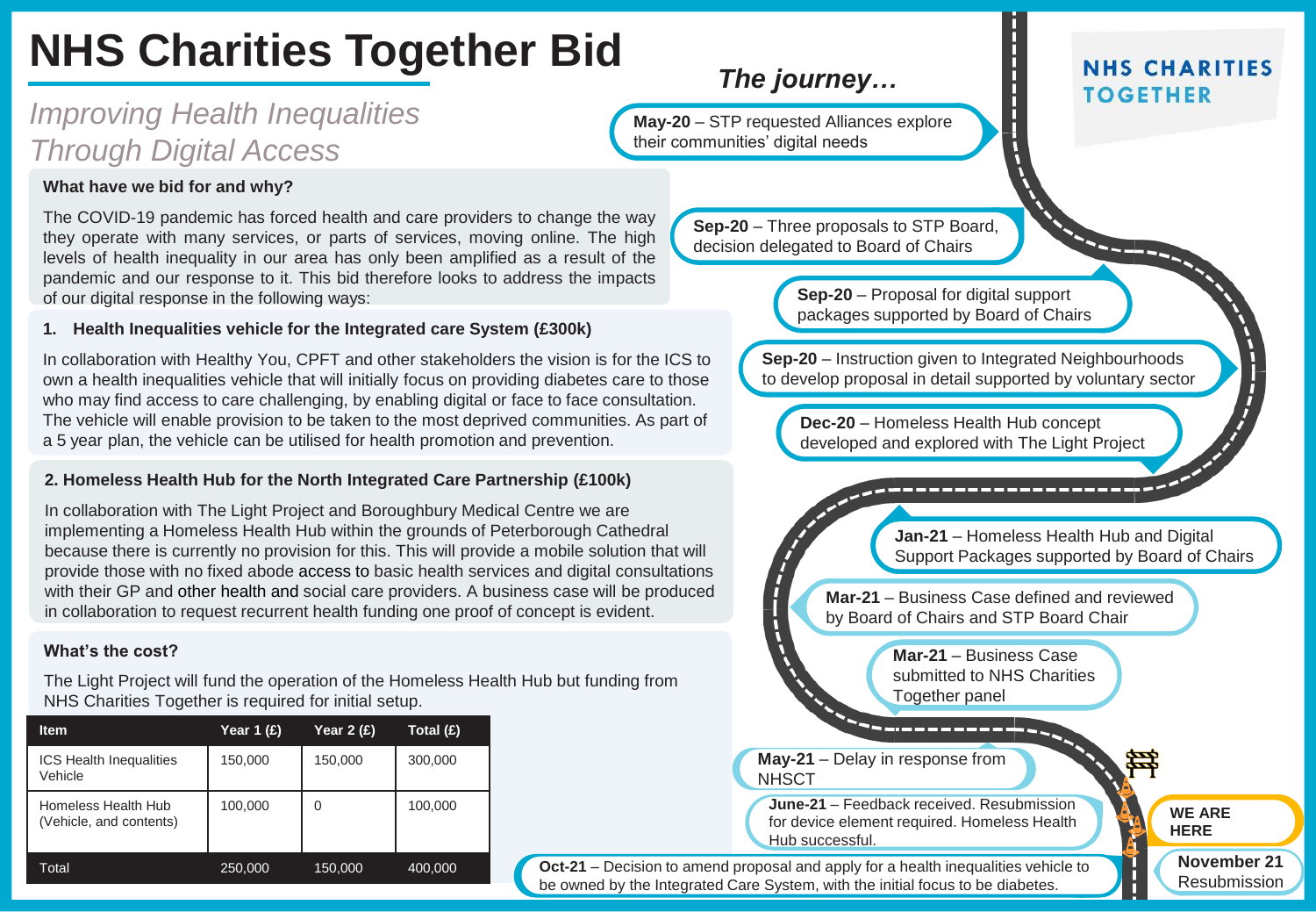# **NHS Charities Together Bid**

*Update…..*

**NHS CHARITIES TOGETHER** 

# *Improving Health Inequalities Through Digital Access*

### **Health Hub for the homeless in North Integrated Care Partnership:**

- £100k has been approved and granted to the Light Project Peterbrough.
- An extension and adaption form has been approved by NHSCT. This adaptation was to implement a mobile solution (likely three tonne vehicle) so that the provision can be taken to the homeless people, used for other matters indicated in the area, shared with other services and will lend to the Light Project Peterborough moving sites in the future.
- The vehicle is now being designed by the Light project Peterborough, with consideration of service user feedback. The chosen provider is [Torton.com](https://www.torton.com/products) because they can provide bespoke vehicles and because they come highly recommended by the <https://healthbus.co.uk/> who are located in Bournemouth and have implemented a similar clinical vehicle.
- The Grants Manager from ACT sent the agreement papers to Light Project Peterborough on 8.10.2021. These paper have been updated to reflect the Light Project Peterborough's feedback regarding wording and are now awaiting final signatures. This is anticipated to be received by ACT imminently. The monies will be transferred as soon as this form is received and the deposit for the vehicle will be secured.
- Adnan Tariq, Clinical Director for Boroughbury Medical Centre is writing a business case to apply for recurrent health funding. This will be a joined enterprise between The Light project Peterborough and Bouroughby Medical Centre.